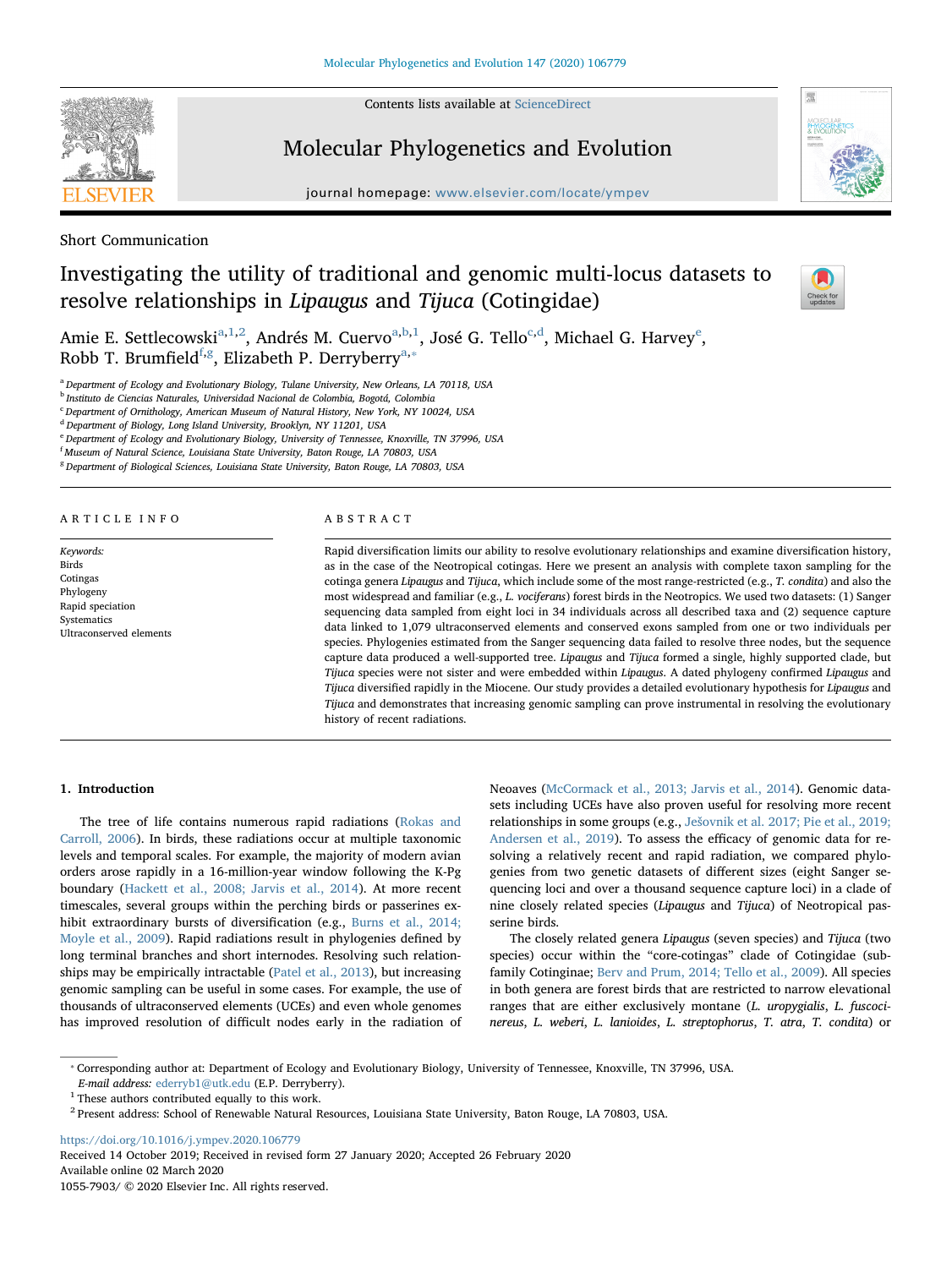<span id="page-1-0"></span>

Fig. 1. Distribution map of Lipaugus and Tijuca across Neotropical montane and lowland forests, and locations of sampled individuals (open diamonds). Two Lipaugus pihas are widespread across the lowland rainforests on opposite sides of the Andes: L. vociferans (Amazonia and Atlantic Forest) and L. unirufus (Chocó and Central America). Three species are restricted to Andean cloud forests: L. weberi, L. fuscocinereus, and L. uropygialis. The only Lipaugus species with sexual dichromatism, L. streptophorus, is restricted to the Eastern Tepui mouintains. Three species are endemic to the Atlantic Forest: L. lanioides, T. condita, and T. atra.

lowland (L. vociferans and L. unirufus). The two lowland species collectively inhabit almost all major areas of lowland Neotropical rainforest, whereas the montane species occur in restricted geographic ranges in the Tropical Andes, Eastern Tepuis, and Brazilian Atlantic Forest ([Fig. 1](#page-1-0)). For instance, L. weberi occurs in an estimated 100–300 square kilometers between 1,425 and 1,900 m in the northern Central Andes of Colombia ([Cuervo, 2014\)](#page-5-7), and T. condita is restricted to less than 200 square kilometers between 1,375 and 2,000 m in central Rio de Janeiro, Brazil [\(Alves et al., 2008\)](#page-5-8). In part due to the scarcity of samples of these range-restricted taxa, the evolution of the group is poorly understood.

In the most complete phylogenetic study of the cotingas to date, [Berv and Prum \(2014\)](#page-5-6) used Sanger sequencing data from six loci and seven of the nine species of Lipaugus and Tijuca to confirm these two genera form a single clade. Their Tijuca sample (an individual of T. atra), however, was embedded within Lipaugus with low support for a sister relationship to L. lanioides (posterior probability, hereafter pp,  $=$ 0.62). Their tree supported a sister relationship between the two sampled Andean species (*L. fuscocinereus* and *L. uropygialis*) ( $pp = 1.0$ ) and a sister relationship between L. unirufus and a clade containing all other sampled species (pp = 1.0), but all other nodes in the Lipaugus-Tijuca clade received low support (pp  $\leq$  0.62). Their dated tree indicated that most diversification events occurred within a 5-million-year time period (see Supplementary Appendix, [Berv and Prum, 2014\)](#page-5-6). Rapid diversification, in addition to incomplete taxon sampling, probably accounts for the current uncertainty of relationships within Lipaugus and Tijuca.

Here, we obtain data from the two previously unsampled species, L. weberi and T. condita, and increase genomic sampling to over a thousand loci to estimate species-level phylogenetic relationships within Lipaugus and Tijuca. This study provides an empirical example of genome-scale data better resolving relationships within a rapid radiation than more traditional multi-locus Sanger sequencing data, and also presents a new phylogenetic framework for biogeographical and comparative work in this group.

#### 2. Materials and methods

## 2.1. Taxon sampling and DNA sequencing

Our eight-locus, Sanger sequencing dataset included 34 individuals representing all nine species of Lipaugus and Tijuca (Table S1). For the only polytypic species within this group, L. unirufus, we sampled the two subspecies currently recognized (unirufus and castaneotinctus). We included multiple individuals per species for all ingroup taxa (except for T. condita, for which only one sample was available), and sampled six outgroups from other cotingid lineages. We used standard methods to extract and sequence loci (ND2, ND3, CYT-b, G3PDH, MYO, BF5, RAG-1 and −2) for all samples, supplemented with sequences already published in GenBank when possible. Raw sequences were edited in Sequencher v 5.2 (Gene Codes Corporation, Ann Arbor, MI) and aligned using Muscle [\(Edgar, 2004](#page-5-9)). We found no evidence of nuclear pseudogenes (i.e. numts) in mtDNA sequences. Details are presented in supplementary methods.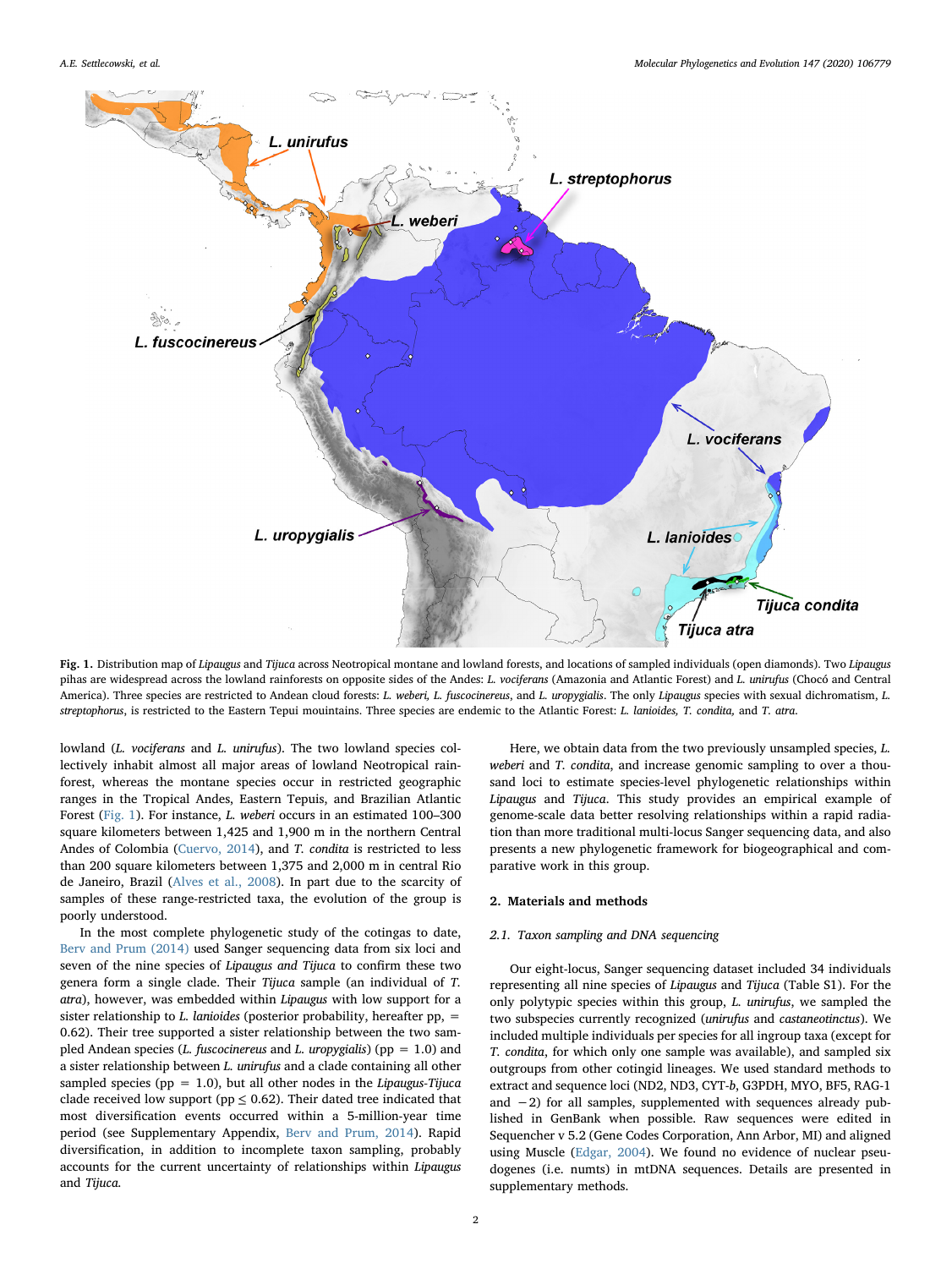For a sample of 14 individuals, including at least one representative of each Lipaugus-Tijuca species and one outgroup (Table S1), we targeted 2,417 conserved genomic regions to generate our genomic dataset (hereafter "sequence capture dataset"). We used a custom-designed array to capture 2,321 UCEs with their flanking sequence as well as 96 exon and intron markers commonly used in avian phylogenetics ([Harvey et al., 2017](#page-5-10)). DNA library enrichment and sequencing was outsourced to RapidGenomics LLC (Gainesville, FL). Sequences were demultiplexed, assembled and aligned using the PHYLUCE pipeline ([Faircloth, 2016](#page-5-11)). We retained loci that were more than 100 basepairs in length and had an average depth of 15 or more reads across samples.

## 2.2. Alignment partitioning

For the Sanger sequencing dataset, we simultaneously assessed the appropriate partitioning scheme and the best model of nucleotide substitution for each inferred partition using PartitionFinder 1.1.1 ([Lanfear et al., 2012](#page-5-12)). We also assessed models without partitioning to reduce complexity for some species tree analyses. The closest available model to the inferred best model was used in subsequent analyses. Partitioning schemes and substitution models are described in Table S2. For the sequence capture dataset, we partitioned by locus.

## 2.3. Gene tree inference

We inferred gene trees for each locus using standard Bayesian and maximum likelihood methods. We estimated Bayesian gene trees for the Sanger sequencing loci in MrBayes 3.2.2 ([Ronquist et al., 2012](#page-5-13)). We ran four independent MCMC runs with incrementally heated chains (0.175) and sampled every 1,000 steps for 10 million generations. The first 25% of the posterior sample was discarded as burn-in. We checked for sufficient mixing and appropriate values of effective sample size (> 200) of all parameters. Maximum likelihood gene tree inference for both Sanger sequencing and sequence capture loci was conducted in RAxML 7.0.3 [\(Stamatakis et al., 2008\)](#page-5-14). For computational reasons, we applied the GTRCAT model of nucleotide substitution, an efficient approximation of the GTR model with rate heterogeneity among sites, and we conducted and halted rapid bootstrapping automatically using the RAxML autoMRE option.

### 2.4. Species tree and divergence time estimation

We first estimated species trees from the concatenated Sanger and sequence capture datasets, partitioned by locus, using RAxML as described above. For the Sanger dataset, we next used the Bayesian gene tree - species tree approach implemented in \*BEAST ([Heled and](#page-5-15) [Drummond, 2010\)](#page-5-15) to simultaneously estimate the tree topology and divergence times. We used a birth-death model for the species tree because we expect the study clade is old enough to have experienced extinction. We applied a lognormal relaxed clock and calibrated evolutionary rates for six of the eight sampled loci using published estimates from prior studies in other passerine birds (Table S3). We completed two runs of 500 million MCMC generations, sampling every 20,000 steps. We assessed mixture and convergence, combined samples from the two runs, and discarded 25% of the posterior sample as burnin to obtain a maximum clade credibility (MCC) tree.

Due to the large size of the sequence capture dataset, we used a summary species tree approach implemented in ASTRAL 4.7.6 ([Mirarab](#page-5-16) [et al., 2014\)](#page-5-16) to infer species trees from unrooted gene trees estimated for each sequence capture locus in RAxML. We utilized the best scoring trees from the maximum likelihood gene tree analyses and performed 100 replicates of multi-locus bootstrapping using the sets of bootstrap trees from RAxML. We did not investigate the timing of divergence events using the sequence capture data, in part because substitution rate heterogeneity within and across UCE loci complicates time calibration of phylogenies in the absence of fossil or geological calibration

points (both of which are lacking for this group). We instead focused on dates inferred from the Sanger sequence data for which prior information is available on substitution rates. However, because the tree topology estimated from the genomic dataset might be more accurate than that identified by \*BEAST using the Sanger data, we also ran a dating analysis in which the tree topology was fixed to the RAxML and Astral estimate from sequence capture data. Settings were otherwise identical to those used for simultaneous estimation of tree topology and divergence times described above, with two runs again combined to obtain a MCC tree and associated posterior support values.

### 3. Results

## 3.1. Dataset characteristics

Our genetic sampling for the Sanger sequencing dataset was complete for 20 of the 26 ingroup samples processed. We were unable to amplify RAG-1 for two L. u. castaneotinctus samples and one L. vociferans sample, and recovered partial RAG-1 sequence data for samples of L. fuscocinereus and L. lanioides. For the same two L. u. castaneotinctus samples, we were unable to amplify RAG-2 and BF5. Details on the Sanger sequencing dataset are reported in Table S4.

We recovered an average of 2,069 of the 2,417 targeted sequence capture loci with an average coverage of 190x per locus across the 13 ingroup individuals. The final sequence capture dataset used for all phylogenetic analyses consisted of the 1,079 loci that were recovered from all 14 samples. For each sample, the number of loci recovered and information on average read depth and sequence length are reported in Table S5.

## 3.2. Phylogenetic relationships

Our phylogenetic results demonstrated improved resolution with increased sampling of tips and loci ([Fig. 2](#page-3-0)). The well-supported relationships from [Berv and Prum \(2014\)](#page-5-6), those with posterior probability (pp)  $> 0.9$  ([Fig. 2a](#page-3-0)), are supported by all our analyses. Our Sanger results, which were concordant between concatenated and species tree methods, additionally placed the two species unsampled in that study [\(Figs. 2b](#page-3-0) and S1). However, support at several nodes was poor (\*BEAST pp  $\leq 0.9$  and RAxML bootstrap support [bs]  $\leq 75$ ) and three nodes were completely unresolved (pp  $\leq$  0.5). The analyses of the sequence capture dataset, conversely, resulted in a completely resolved tree with high support (ASTRAL and RAxML bs  $\geq$  90) at all nodes ([Fig. 2c](#page-3-0)). The sequence capture topologies were identical between concatenated and summary species tree methods.

Our sequence capture tree reveals new phylogenetic hypotheses for key relationships in the study group ([Fig. 2c](#page-3-0)). We confirmed that Lipaugus is paraphyletic with respect to Tijuca, and established that Tijuca is also not monophyletic when both species are sampled. We found the three Andean species in the group form a clade, with L. weberi sister to the L. fuscocinereus-L. uropygialis sister pair. Moving up the tree, single species then branch in sequence, first the Atlantic Forest taxa and then the lowland and Tepui species. Subtended by the oldest of these sequential divergence events, L. unirufus subsequently splits into two lineages corresponding to the two subspecies. Many of these relationships are also supported by the Sanger species trees as well as the individual gene trees from the Sanger sequencing dataset (Figs. S2–S5). Sanger sequencing gene trees, however, were characterized by high phylogenetic uncertainty (pp  $\leq$  0.95 and bs  $\leq$  75) at multiple internal nodes, leading to topological discordance among loci. Gene tree discordance is not surprising due to the potential for incomplete lineage sorting during the rapid successive speciation in this group, and to the possibility of estimation error resulting from examination of single loci with relatively few informative sites.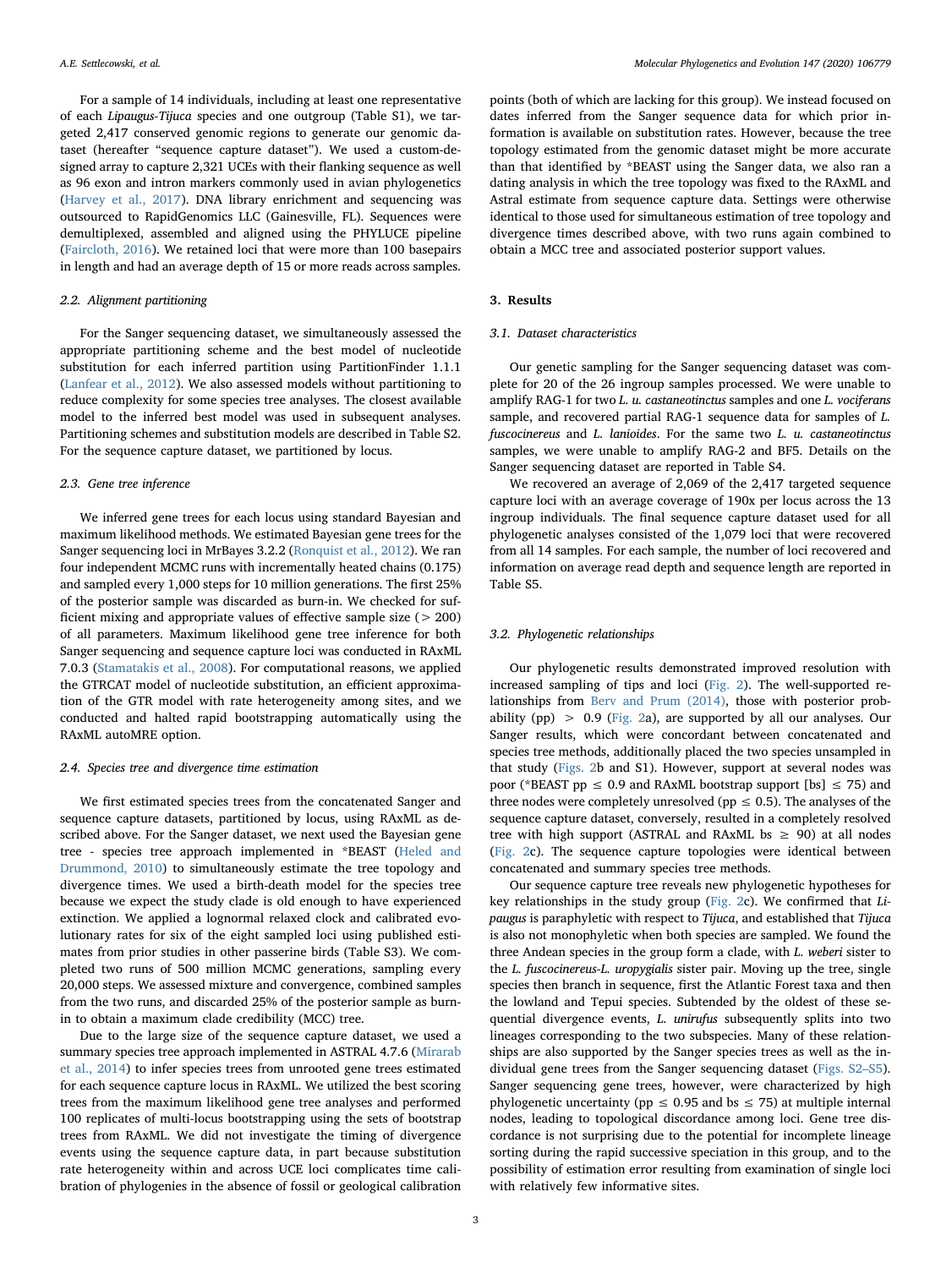<span id="page-3-0"></span>

Fig. 2. A comparison of phylogenetic hypotheses for Lipaugus and Tijuca. Terminal branches leading to species are colored according to the range maps depicted in [Fig. 1,](#page-1-0) sample numbers are provided where necessary to distinguish tips, nodes with < 0.50 posterior probability (pp) are collapsed, and asterisks depict complete support. (a) The phylogeny of [Berv and Prum \(2014\)](#page-5-6) showing Bayesian pp from \*BEAST (above branches or to the left of slashes) and RAxML bootstrap support (bs). (b) The Sanger phylogeny from this study. Branch lengths are from RAxML and values at nodes represent Bayesian pp from \*BEAST (above branches or to the left of slashes) and RAxML bs. Support values are not provided for intraspecific relationships and only RAxML bs is provided for terminal taxa because support for those nodes was not estimated in \*BEAST. (c) The phylogeny from sequence capture data. Branch lengths are from RAxML and values at nodes represent Bayesian pp from \*BEAST (above branches or to the left of slashes) and RAxML bs. (d) The final time-calibrated tree from \*BEAST analysis with relationships constrained using the sequence capture topology from (c) and divergence times estimated using the Sanger sequencing data combined with substitution rate estimates from prior studies. Red bars indicate 95% high posterior density of divergence times. (For interpretation of the references to colour in this figure legend, the reader is referred to the web version of this article.)

## 3.3. Timing of speciation events

The \*BEAST tree estimated using Sanger sequencing loci and constrained to the completely resolved sequence capture topology reveals the dynamics of lineage formation within the Lipaugus/Tijuca clade. The lineage leading to Lipaugus and Tijuca diverged from its shared ancestor with Procnias and Cotinga in the early Miocene (95% highest posterior density interval [HPD] 22–16 million years ago, hereafter mya) ([Fig. 2](#page-3-0)d). The crown age marking the onset of Lipaugus-Tijuca diversification is approximately 11 mya in the mid-Miocene (95% HPD 13–10 mya), and speciation events are clustered during that period with relatively long terminal branches subtending the tips. In fact, six of the eight speciation events in the group occurred during approximately three million years in the last third of the Miocene (95% HPD 13–7.1 mya). These successive speciation events are separated by short internodes with overlapping 95% HPD. The lineages leading to the three Atlantic forest species (L. lanioides, T. atra, and T. condita) originated during that period, prior to those that lead to the younger, Andean clade. Speciation within the clade of the three Andean species (L. weberi, L. fuscocinereus, L. uropygialis) began approximately 7.0 mya (95% HPD 8.2–5.8 Mya), at the end of the Miocene. The divergence between the two L. unirufus lineages occurred approximately 2 mya (95% HPD 0.9–2.8 mya), in the early Pleistocene. Divergence times in the \*BEAST tree without the topological constraint were highly similar (Fig. S1).

## 4. Discussion

We resolved unknown and uncertain relationships within the cotingas by increasing both taxonomic and genomic sampling. Our results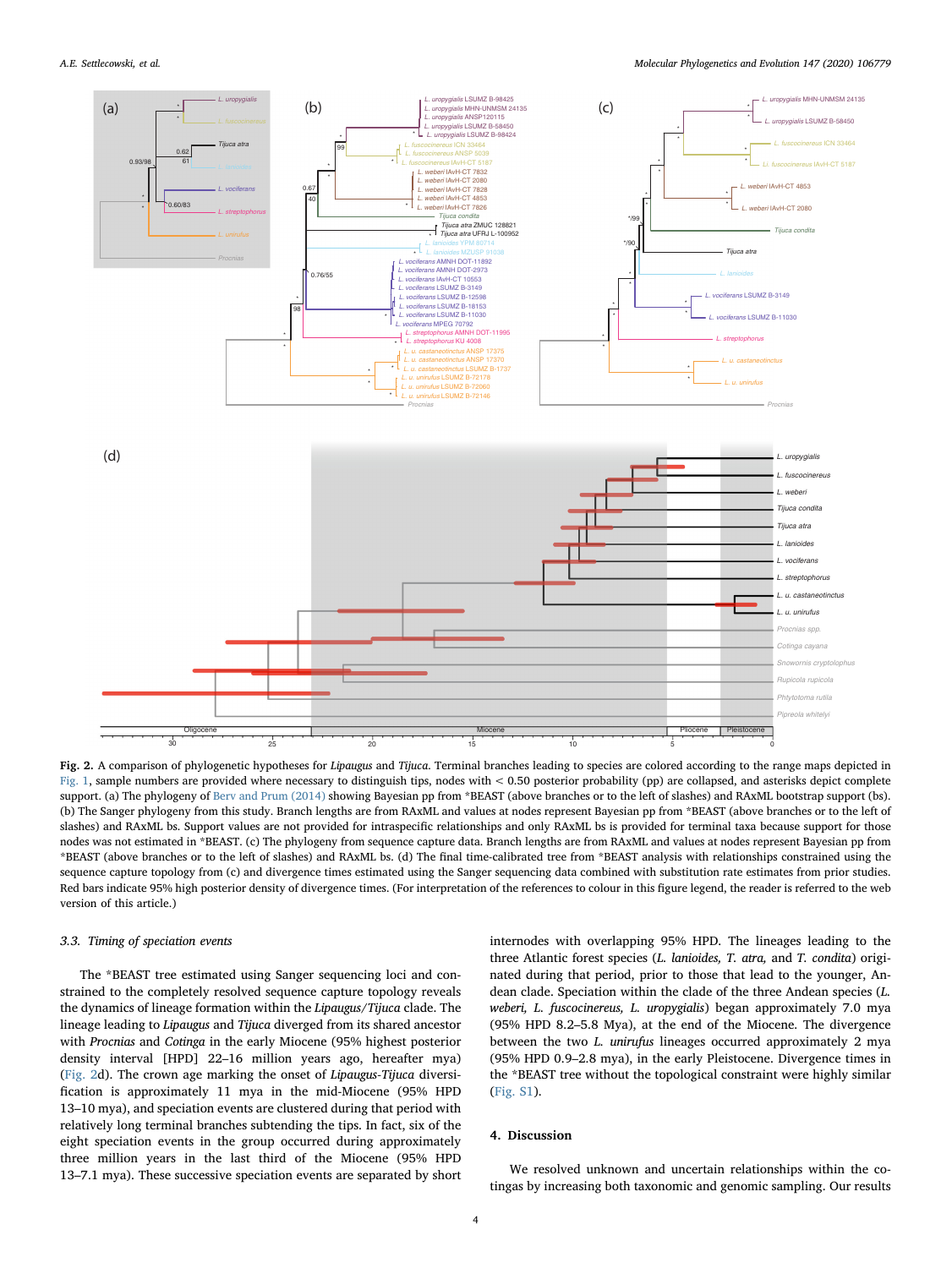confirmed relationships that were strongly supported by prior work ([Berv and Prum, 2014](#page-5-6)). Our traditional Sanger sequencing dataset and complete taxon sampling additionally demonstrated (1) that Tijuca spp. are embedded separately within Lipaugus, (2) the first support for the genetic distinctness of the two L. unirufus subspecies, L. u. castaneotinctus and L. u. unirufus, and (3) that Andean species fall within a single clade, with L. weberi sister to the two larger Andean species. Our larger sequence capture dataset further resolved three recalcitrant nodes and (1) confirmed that Tijuca are not sister species and (2) established that branching events in Lipaugus/Tijuca involved successive divergences between a single species and a larger group (a "grade") beginning with the early split of the lineage leading to L. unirufus from the rest of the group, and followed by those of L. streptophorus, L. vociferans, L. lanioides, T. atra, and finally T. condita, sister to the Andean clade.

The increasing resolution observed in this study, particularly in the sequence capture dataset, suggests that the reconstruction of relationships in this group was made possible by the addition of more loci. It is possible that differences in phylogenetic methods also played a contributing role. For example, there is evidence that both concatenation and summary species tree methods, such as ASTRAL, can produce wellsupported but spurious results in different circumstances. Concatenation fails to account for incomplete lineage sorting and associated gene tree discordance ([Edwards et al., 2016\)](#page-5-17), whereas summary species tree methods fail to account for gene tree uncertainty ([Gatesy and Springer, 2014](#page-5-18)). The impacts of these deficiencies in model fit can become more severe as dataset size increases ([Kumar et al.,](#page-5-19) [2012\)](#page-5-19). These effects might have led to the well-supported sequence capture trees. However, the impacts of model misspecification can be identified by comparing results across datasets and methods. The highly similar results between concatenated and ASTRAL analyses of the sequence capture dataset, and concordant results between analyses of the sequence capture dataset compared with those based on full gene tree – species tree methods applied to the Sanger sequencing dataset, suggest that the additional relationships resolved in the sequence capture dataset analyses are valid. The improved resolution we observed in Lipaugus and Tijuca is therefore best explained by increased genomic sampling, and we expect phylogenetic understanding in other groups similar in age would benefit from highly multilocus data.

Our highly resolved phylogeny of Lipaugus and Tijuca reveals a dynamic history resulting in distinct contrasts in diversity among habitats and regions. For example, species in both lowland habitats and in montane habitats occur in multiple locations in our tree, with most of the diversity found in the montane zone. Similar, sometimes evolutionarily rapid shifts between lowland and high-elevation distributions have been observed in other Neotropical birds (e.g., Brumfi[eld and](#page-5-20) [Edwards, 2007](#page-5-20)). In Lipaugus, the two lowland taxa (L. vociferans and L. unirufus) occur in two clades resulting from the earliest divergence in the group. Following the divergence of the lineage leading to L. unirufus, rapid diversification produced the lineages from which all extant montane species arose during an approximately four-million-year period in the last third of the Miocene. The broad HPD intervals of divergence dates in our time calibrated tree and our necessary reliance on substitution rate information rather than fossil calibrations preclude detailed interpretation of the absolute timing of evolutionary events. The mean crown age of our ingroup and outgroup samples, which includes the earliest divergence in Cotingidae ([Berv and Prum, 2014](#page-5-6)), is actually older than mean stem ages for Cotingidae in two recent analyses ([Claramunt and Cracraft, 2015, Oliveros et al., 2019\)](#page-5-21), although confidence intervals overlap. Regardless, even if divergences estimates from our tree are inflated, the rapid diversification across South American Lipaugus and Tijiuca is broadly concurrent with intensification of uplift in Northern and Central Andean orogeny in the mid- to late-Miocene, beginning approximately between 12 and 10 mya ([Gregory-Wodzicki, 2000; Hoorn et al., 2010](#page-5-22)). It seems possible that the formation of novel montane forest habitats during this period influenced the diversification of the species distributed in those habitats.

In the two widely distributed, lowland species in the study group we find contrasting patterns of geographic genetic differentiation. Samples of L. unirufus clustered into two distinct sister clades that appear to correspond to two subspecies (L. u. castaneotinctus from the southern Chocó and L. u. unirufus from Central America) in all mtDNA gene trees, with average sequence divergence in mtDNA of 4.3% (Table S6). These results support a long history of subspecies designation in this species ([Hellmayr, 1929; Ridgway, 1906\)](#page-5-23) and undescribed patterns of vocal variation (AMC, pers. obs.) to suggest that L. unirufus may contain marked intraspecific diversity. In contrast, we found low intraspecific diversity among our samples of the widespread L. vociferans, which agrees with the lack of described phenotypic variation. Despite sampling at localities as distant as 3,800 km apart, average mitochondrial divergence in L. vociferans (0.03%, Table S6) was similar to related species with more restricted ranges, such as L. lanioides and L. fuscocinereus (0.02–0.03%) ([Fig. 1](#page-1-0)). Further geographic sampling within both L. unirufus and L. vociferans would be useful to more fully characterize geographic diversity in both species.

We demonstrated that Lipaugus and Tijuca are paraphyletic as currently defined, allowing us to propose a revised classification of this group of cotingas. As suggested previously by the phylogenetic affinities between T. atra and Lipaugus taxa ([Berv and Prum, 2014; Ohlson](#page-5-6) [et al., 2007](#page-5-6)), the genus Tijuca Ferussac 1829 should be subsumed with Lipaugus Boie 1828, which has nomenclatural priority. Maintaining the genus Tijuca is untenable because T. atra (type species of Tijuca) is not sister to T. condita. To maintain Tijuca one would need to erect new genus-level names for L. unirufus, L. streptophorus, and T. condita, and resurrect Chirocylla Sclater and Salvin 1876 (for L. uropygialis, L. fuscocinereus, and L. weberi) and Turdampelis Lesson 1844 (for L. lanioides). Lathria is not available because it is a junior synonym of L. vociferans ([Prum, 2001\)](#page-5-24). Therefore, we recommend treating Tijuca as a junior synonym of Lipaugus, which is masculine. Nine species are hereafter in the genus Lipaugus: L. unirufus, L. streptophorus, L. vociferans, L. lanioides, L. ater, L. conditus, L. weberi, L. uropygialis, and L. fuscocinereus.

# CRediT authorship contribution statement

Amie E. Settlecowski: Conceptualization, Investigation, Formal analysis, Data curation, Writing - original draft, Visualization. Andrés M. Cuervo: Conceptualization, Methodology, Formal analysis, Data curation, Resources, Writing - review & editing, Project administration. José G. Tello: Resources. Michael G. Harvey: Formal analysis, Data curation, Writing - review & editing, Visualization. Robb T. Brumfield: Resources, Funding acquisition, Writing - review & editing. Elizabeth P. Derryberry: Supervision, Writing - review & editing, Funding acquisition.

## Declaration of Competing Interest

The authors declare that they have no known competing financial interests or personal relationships that could have appeared to influence the work reported in this paper.

# Acknowledgments

We thank J. V. Remsen, S.E. Lipshutz, and C. Richards-Zawacki, and two anonymous reviewers for comments that improved this manuscript. We deeply appreciate the efforts of H. Rajão, R. Bessa, and L. P. Gonzaga (UFRJ) for sharing the T. condita sample obtained during a conservation project by Fundação O Boticário, and H. Alvarenga (MHNT) for a sample of T. atra. We thank collectors and museum personnel for their contributions to this study: N. Rice (ANSP), J. Cracraft and T. J. Trombone (AMNH), J. Bates and D. Willard (FMNH), J. D. Palacio and D. López (IAvH-CT), F. G. Stiles (ICN), R. Moyle and M. Robbins (KU), D. Dittmann (LSUMZ), I. Franke (MHN-UNMSM), A. Aleixo (MPEG), L. F. Silveira and G. Bravo (MZUSP), J. P. Dean and G.